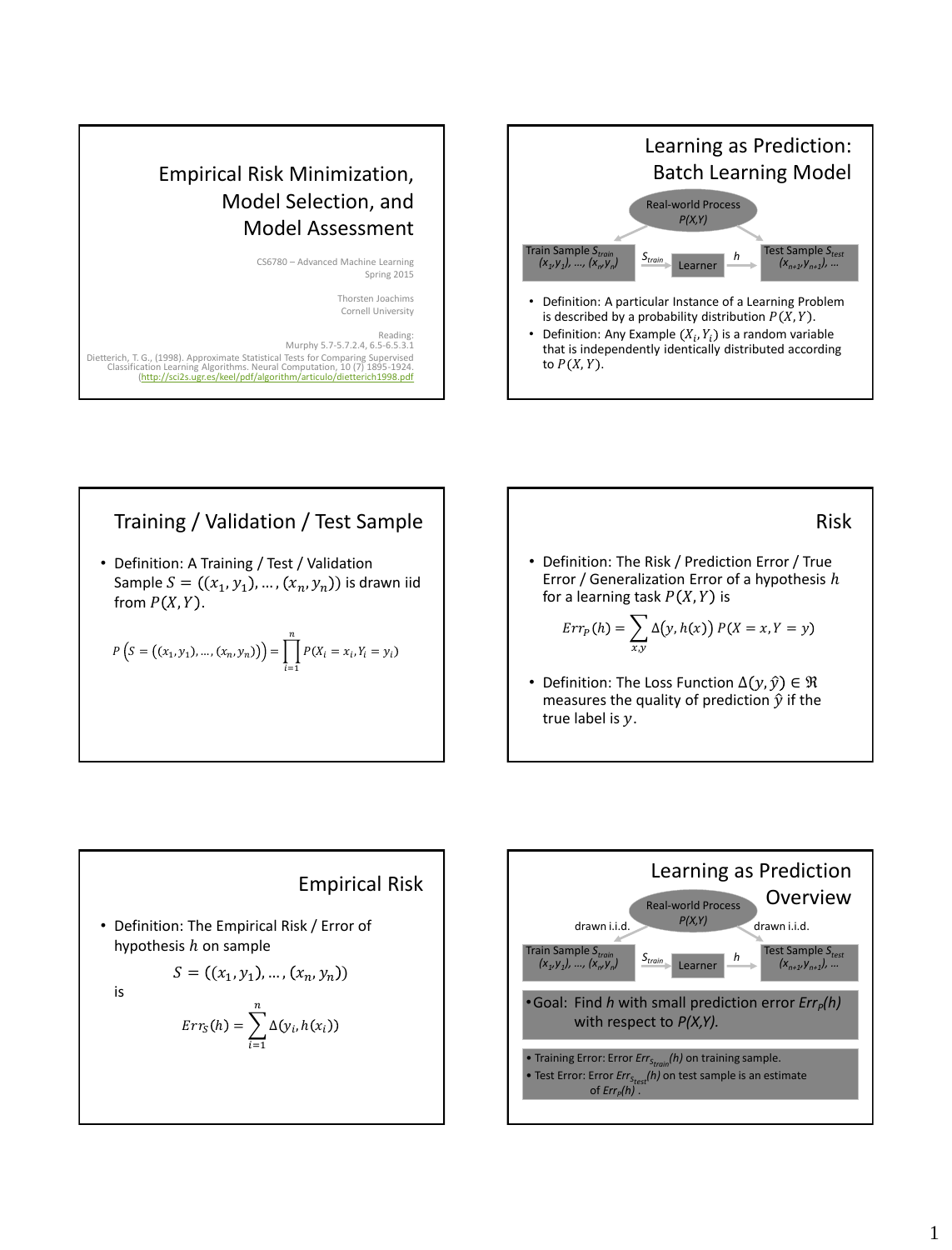#### Bayes Risk

• Given knowledge of P(X,Y), the true error of the best possible h is

 $Err_P(h_{bayes}) = E_{x \sim P(X)}[\min_{y \in Y} (1 - P(Y = y | X = x))]$ 

for the 0/1 loss.

### Three Roadmaps for Designing ML Methods

- Generative Model:  $\rightarrow$  Learn  $P(X, Y)$  from training sample.
- Discriminative Conditional Model:  $\rightarrow$  Learn  $P(Y|X)$  from training sample.
- Discriminative ERM Model:  $\rightarrow$  Learn h directly from training sample.

### Empirical Risk Minimization

• Definition [ERM Principle]: Given a training sample  $S = ((x_1, y_1), ..., (x_n, y_n)$  and a hypothesis space  $H$ , select the rule  $h^{ERM} \in H$ that minimizes the empirical risk (i.e. training error) on

$$
h^{ERM} = \min_{h \in H} \sum_{i=1}^{n} \Delta(y_i, h(y_i))
$$





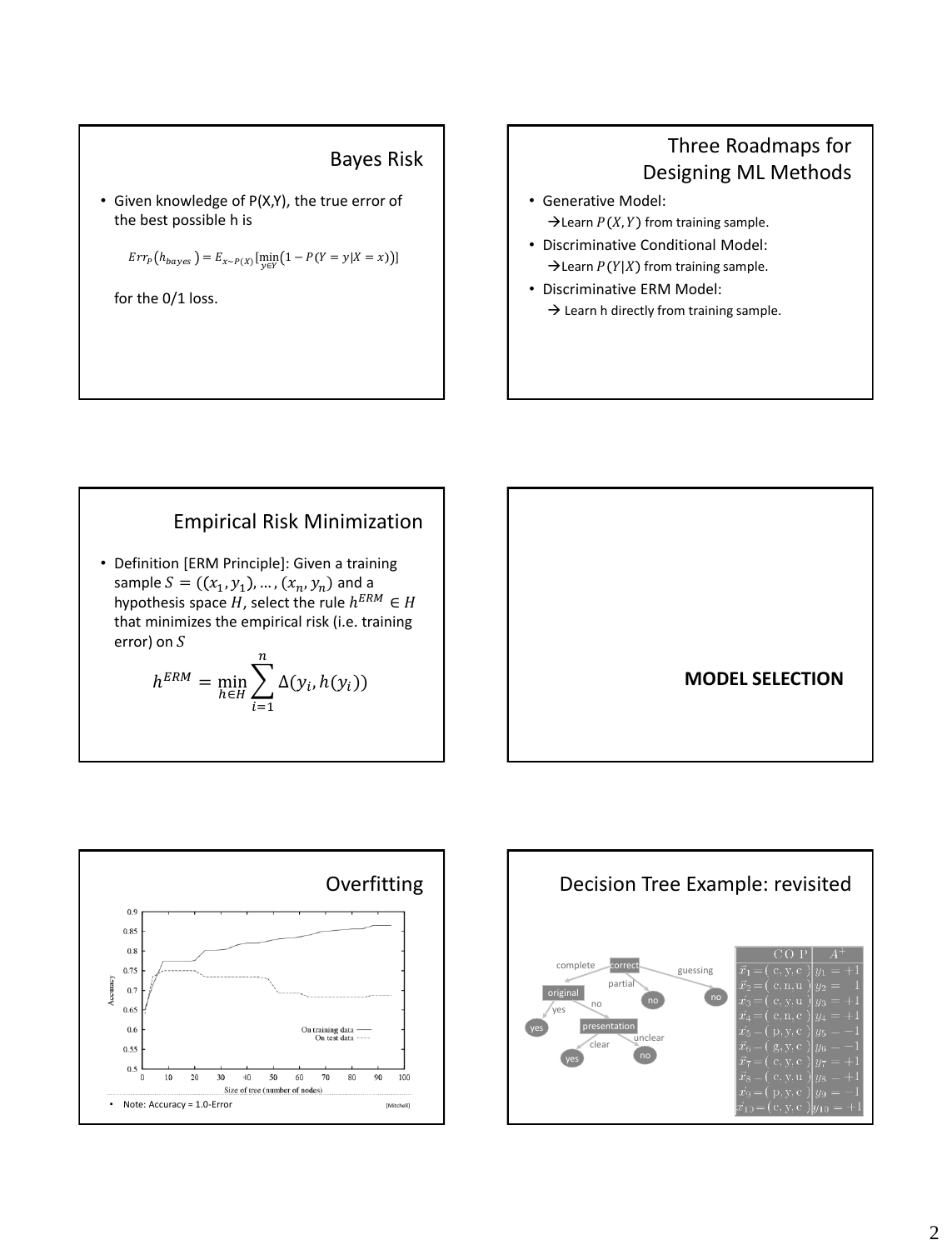## Controlling Overfitting in Decision Trees

- Early Stopping: Stop growing the tree and introduce leaf when splitting no longer "reliable".
	- Restrict size of tree (e.g., number of nodes, depth)
	- Minimum number of examples in node
	- Threshold on splitting criterion
- Post Pruning: Grow full tree, then simplify.
	- Reduced-error tree pruning
	- Rule post-pruning